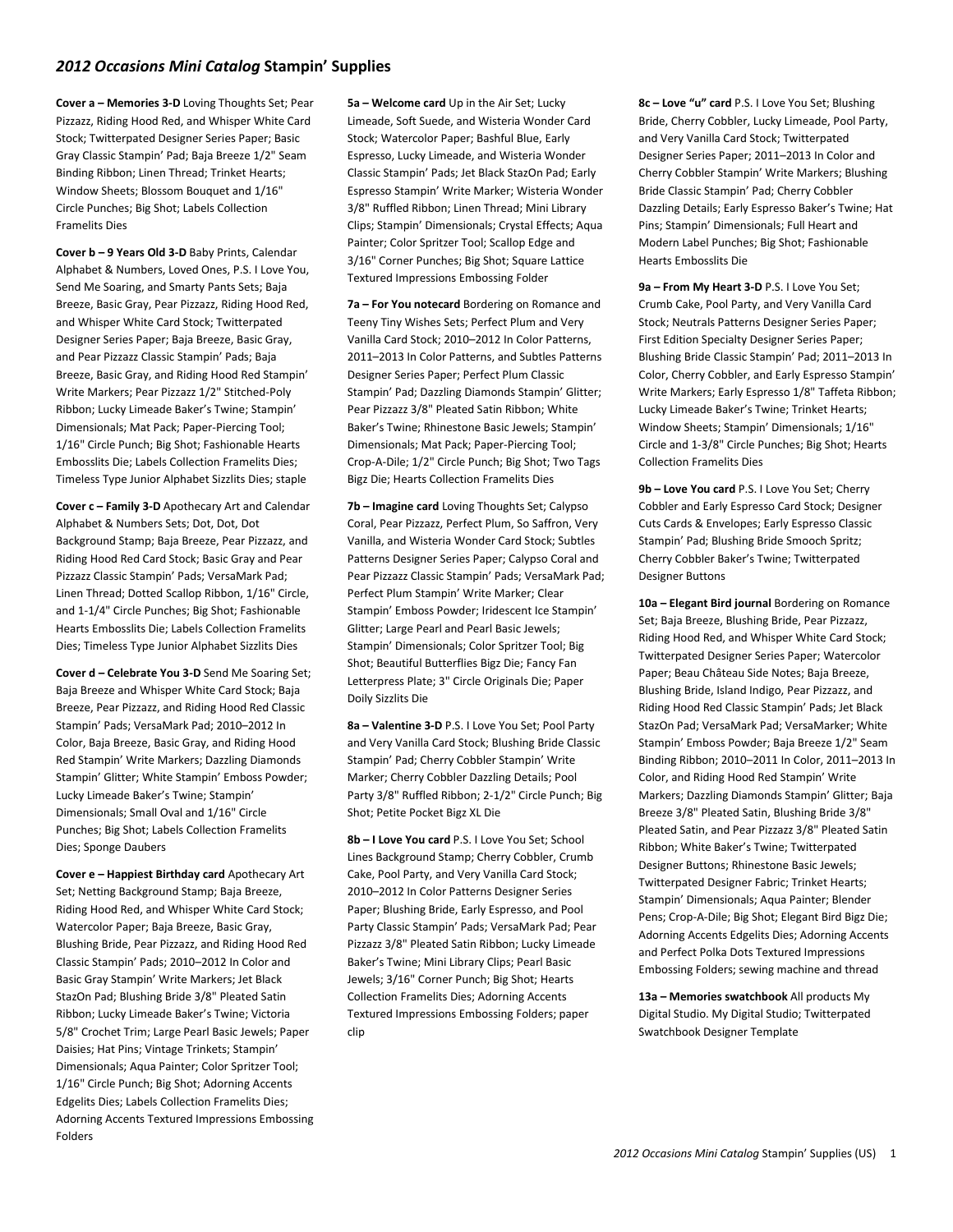**13b – Barton family frame** Bordering on Romance and Calendar Alphabet & Numbers Sets; Baja Breeze and Whisper White Card Stock; Twitterpated Designer Series Paper; Watercolor Paper; On Board Alphabet Soup; Baja Breeze, Basic Gray, Blushing Bride, Island Indigo, Pear Pizzazz, and Riding Hood Red Classic Stampin' Pads; Jet Black StazOn Pad; Blushing Bride Smooch Spritz; Pear Pizzazz 3/8" Pleated Satin Ribbon; Island Indigo Baker's Twine; Twitterpated Designer Buttons; Hat Pins; Paper Daisies; Stampin' Dimensionals; Aqua Painter; 1-3/4" Circle Punch; Big Shot; Dresden Designs Bigz L Die; Hearts Collection Framelits Dies; frame; sewing machine and thread

**15a – Thoughts of You card** Loving Thoughts and Take It to Heart Sets; Woodgrain Background Stamp; Baja Breeze, Early Espresso, Pink Pirouette, Soft Suede, and Very Vanilla Card Stock; Watercolor Paper; Baja Breeze, Early Espresso, and Old Olive Classic Stampin' Pads; Baja Breeze, Early Espresso, More Mustard, Old Olive, Pink Pirouette, Sahara Sand, So Saffron, and Soft Suede Stampin' Write Markers; Dazzling Diamonds Stampin' Glitter; Baja Breeze 1/2" Seam Binding Ribbon; Chantilly 1/2" Crochet Trim; Pearl Basic Jewels; Vintage Trinkets; Stampin' Dimensionals; Lace Ribbon and 3/16" Corner Punches; Big Shot; Top Note Bigz Die; Hearts Collection Framelits Dies; Square Lattice Textured Impressions Embossing Folder

**15b – Imagine card** Loving Thoughts and Take It to Heart Sets; Baja Breeze, Old Olive, Pink Pirouette, Soft Suede, and Very Vanilla Card Stock; Subtles Patterns Designer Series Paper; Baja Breeze, Pink Pirouette, and Pretty in Pink Classic Stampin' Pads; Illuminate Top Coat Smooch Pearlized Accent Ink; Pearl Basic Jewels; Window Sheets; Stampin' Dimensionals; Bird, Boho Blossoms, and 3/16" Corner Punches; Itty Bitty Shapes Punch Pack; Big Shot; Hearts Collection Framelits Dies; Houndstooth Textured Impressions Embossing Folder

**16a – Dream card & envelope** Loving Thoughts and Mixed Bunch Sets; Daffodil Delight, Melon Mambo, Pool Party, and Whisper White Card Stock; 2011–2013 In Color Patterns Designer Series Paper; Daffodil Delight and Melon Mambo Classic Stampin' Pads; Champagne Mist Smooch Spritz; Stampin' Dimensionals; Blossom Punch; Simply Scored; Sponge Daubers

**17a – Love & Laughter card** Love & Laughter and Mixed Bunch Sets; Daffodil Delight, Lucky Limeade, Pool Party, Soft Suede, and Whisper White Card Stock; Daffodil Delight and Melon Mambo Classic Stampin' Pads; VersaMark Pad; White Stampin' Emboss Powder; Pear Pizzazz 3/8" Pleated Satin Ribbon; Lucky Limeade Baker's Twine; Pearl and Large Pearl Basic Jewels; Stampin' Dimensionals; Blossom, Blossom Petals, and Dotted Scallop Ribbon Punches; Simply Scored

**18a – Happy Birthday card** Loved Ones Set; Baja Breeze and Lucky Limeade Card Stock; Blossom Builders Designer Printed Kit; Baja Breeze Classic Stampin' Pad; Linen Thread; Stampin' Dimensionals; 1-3/4" Circle Punch; Big Shot; Square Lattice Textured Impressions Embossing Folder

**18b – Just for You card** Tea Shoppe Set; Distressed Dots Background Stamp; Baja Breeze, Crumb Cake, and Very Vanilla Card Stock; Baja Breeze and Lucky Limeade Classic Stampin' Pads; 2011–2013 In Color, Baja Breeze, Blushing Bride, and Soft Suede Stampin' Write Markers; So Saffron 3/8" Taffeta Ribbon; Pearl Basic Jewels; Stampin' Dimensionals; Aqua Painter; Jewelry Tag, Modern Label, Scallop Edge, 1/16" Circle, and 3/16" Corner Punches; tea bag

**18c – Little Note 3-D** You're My Type Set; Baja Breeze, Blushing Bride, Crumb Cake, Lucky Limeade, and Rich Razzleberry Card Stock; Blossom Builders Designer Printed Kit; Rich Razzleberry Classic Stampin' Pad; Rich Razzleberry 1/4" Grosgrain and Daffodil Delight 1/8" Taffeta Ribbon; Hat Pins; Stampin' Dimensionals; Big Shot; Stripes Textured Impressions Embossing Folder

**20a – Heaven Blessed card** Heaven Blessed Set; Daffodil Delight, Pear Pizzazz, and Whisper White Card Stock; Flirtatious Specialty Designer Series Paper; Blushing Bride, Chocolate Chip, Crumb Cake, Daffodil Delight, More Mustard, Pear Pizzazz, Pretty in Pink, Pumpkin Pie, Sahara Sand, and Soft Suede Classic Stampin' Pads; Jet Black StazOn Pad; Pearl Basic Jewels; Aqua Painter; Eyelet and 3/16" Corner Punches; Itty Bitty Shapes Punch Pack

**20b – Happy Easter 3-D** Heaven Blessed Set; Daffodil Delight, Melon Mambo, Pear Pizzazz, and Whisper White Card Stock; Flirtatious Specialty Designer Series Paper; Blushing Bride, Crumb Cake, Old Olive, Pear Pizzazz, and Soft Suede Classic Stampin' Pads; Jet Black StazOn Pad; Dazzling Diamonds Stampin' Glitter; White Baker's Twine; Silver Brads; Subtles Designer Buttons; Stampin' Dimensionals; Aqua Painter; Blossom and 1-3/4" Circle Punches; Big Shot; Fancy Favor Bigz XL Die

**21a – Friends page** Spring Fever Simply Scrappin'; On Board Alphabet Soup and Merry Medley; Basic Gray Stampin' Write Marker; Lucky Limeade Baker's Twine; Rhinestone Basic Jewels; Stampin' Dimensionals; Dotted Scallop Ribbon Punch

**22a – Thanks card** Rue des Fleurs Set; Daffodil Delight, Pool Party, Poppy Parade, and Soft Suede Card Stock; Attic Boutique Designer Series Paper; Daffodil Delight, Early Espresso, Pool Party, Poppy Parade, and Soft Suede Classic Stampin' Pads; Pool Party 1/2" Seam Binding Ribbon; Large Pearl and Pearl Basic Jewels; Vintage Trinkets; Stampin' Dimensionals; Boho Blossoms and 1-3/4" Scallop Circle Punches; Big Shot; Labels Collection Framelits Dies; Vintage Wallpaper Textured Impressions Embossing Folder

**22b – Thanks 3-D** Rue des Fleurs Set; Daffodil Delight and Poppy Parade Card Stock; Attic Boutique Designer Series Paper; Attic Boutique Side Notes; Calypso Coral, Daffodil Delight, and Early Espresso Classic Stampin' Pads; Champagne Glass and Dazzling Diamonds Stampin' Glitter; Calypso Coral 3/8" Ruffled and Crumb Cake 1/2" Seam Binding Ribbon; Linen Thread; Pearl Basic Jewels; 6" x 8" Cellophane Bags; Stampin' Dimensionals; Crop-A-Dile; 1-3/4" Scallop Circle Punch; Big Shot; Beautiful Butterflies Bigz and Tasteful Trim Bigz XL Dies; Labels Collection Framelits Dies

**23a – Thanks notecard** Rue des Fleurs Set; Confetti White and Pool Party Card Stock; Early Espresso, Pool Party, and Poppy Parade Classic Stampin' Pads; Soft Suede Stampin' Write Marker; Attic Boutique Designer Series Paper; Pool Party 1/2" Seam Binding Ribbon; Vintage Trinkets; Color Spritzer Tool; Boho Blossoms Punch; sewing machine and thread

**25a – Key to My Heart 3-D** You're a Gem Set; Poppy Parade, Soft Suede, and Whisper White Card Stock; Attic Boutique Designer Series Paper; Attic Boutique Side Notes; Soft Suede Classic Stampin' Pad; Pool Party 1/2" Seam Binding Ribbon; Pool Party Baker's Twine; 2011–2013 In Color Printed Designer Brads; Trinket Hearts; Stampin' Dimensionals; Boho Blossoms Punch; Big Shot; Pillow Box Bigz Die

**25b – So Grateful card** Apothecary Art Set; Confetti White, Daffodil Delight, Pool Party, and Poppy Parade Card Stock; Attic Boutique Designer Series Paper; Daffodil Delight, Early Espresso, Pool Party, and Poppy Parade Classic Stampin' Pads; VersaMark Pad; Clear Stampin' Emboss Powder; Vintage Trinkets; Stampin' Dimensionals; Aqua Painter; Dotted Scallop Ribbon Punch; Big Shot; Labels Collection Framelits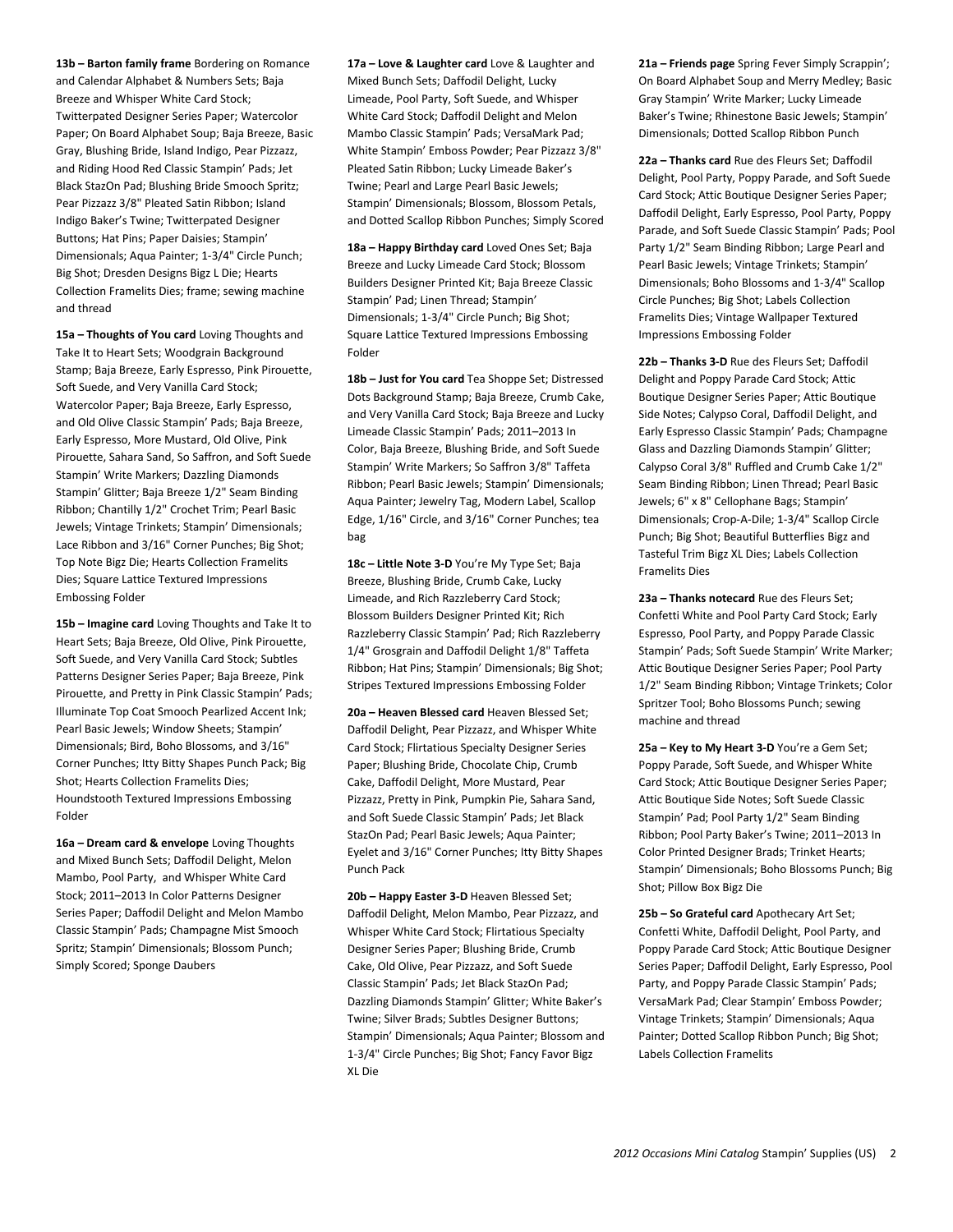**26a – For You card** Apothecary Art Set; Naturals Ivory, Pool Party, and Soft Suede Card Stock; Attic Boutique and First Edition Specialty Designer Series Paper; Poppy Parade Classic Stampin' Pad; Pool Party 1/2" Seam Binding Ribbon; 2011–2013 In Color Printed Designer Brads; Stampin' Dimensionals; 3/16" Corner Rounder Punch; Big Shot; Labels Collection Framelits Dies; sewing machine and thread

**26b – Thanks card** Rue des Fleurs Set; Daffodil Delight, Naturals Ivory, Pool Party, Poppy Parade, and Whisper White Card Stock; Attic Boutique Designer Series Paper; Attic Boutique Side Notes; Daffodil Delight and Early Espresso Classic Stampin' Pads; 2010–2012 In Color, 2011–2013 In Color, and Early Espresso Stampin' Write Markers; Pool Party Baker's Twine; Large Pearl Basic Jewels; Trinket Hearts; Stampin' Dimensionals; 1-3/4" Scallop Circle Punch; Big Shot; Paper Doily Sizzlits Die; sewing machine and thread

**27a – Hello card** You're My Type Set; Daffodil Delight, Pool Party, Soft Suede, and Whisper White Card Stock; Attic Boutique Designer Series Paper; Soft Suede Classic Stampin' Pad; Soft Suede Stampin' Write Marker; Brights Brads; Stampin' Dimensionals; Color Spritzer Tool; Scallop Trim Border Punch

**27b – A Little Note notecard** You're My Type Set; Daffodil Delight, Soft Suede, and Whisper White Card Stock; Attic Boutique Designer Series Paper; Pool Party and Soft Suede Classic Stampin' Pads; Pearl Basic Jewels; Stampin' Dimensionals; Itty Bitty Shapes Punch Pack

**28a – Love page** Love & Laughter Set; Wedding Words Stampin' Around Jumbo Wheel; Calypso Coral, Pear Pizzazz, Pink Pirouette, Pretty in Pink, Whisper White, and Wild Wasabi Card Stock; Flirtatious Specialty Designer Series Paper; White Waffle Paper; On Board Alphabet Soup; Pear Pizzazz and Pretty in Pink Classic Stampin' Pads; Subtles Craft Stampin' Spots; 2011–2013 In Color Stampin' Write Markers; Dazzling Diamonds Stampin' Glitter; Pretty in Pink 5/8" Satin Ribbon; White Baker's Twine; Twitterpated Designer Buttons; Large Pearl Basic Jewels; Paper Daisies; Hat Pins; Mini Clothespins; Trinket Keys; Stampin' Dimensionals; Dotted Scallop Ribbon Punch; Big Shot; Beautiful Butterflies Bigz, Designer Rosette Bigz XL, and Perfect Pennants Bigz L Dies

**29a – Congratulations card** Love & Laughter Set; Calypso Coral, Pear Pizzazz, Pink Pirouette, Pretty in Pink, and Whisper White Card Stock; White Waffle Paper; Wild Wasabi Classic Stampin' Pads; Subtles Craft Stampin' Spots; Dazzling Diamonds Stampin' Glitter; Rhinestone Basic Jewels; Stampin' Dimensionals; Scallop Trim Border Punch; Itty Bitty Shapes Punch Pack; Big Shot; Hearts Collection Framelits Dies; Vintage Wallpaper Textured Impressions Embossing Folder; sewing machine and thread

**30a – Dad and Son page** Loved Ones Set; Solid Stripes Background Stamp; Crumb Cake, Pool Party, Soft Suede, and Whisper White Card Stock; More Mustard and Old Olive Classic Stampin' Pads; VersaMark Pad; Early Espresso Stampin' Write Marker; Old Olive 1/4" Grosgrain Ribbon; Neutrals 5/16" Brads; Brights and Regals Designer Buttons; Bitty Buttons; Vintage Mini Tags; Vintage Trinkets; Stampin' Dimensionals; Big Shot; Square Lattice Textured Impressions Embossing Folder; crochet thread; computer font

**31a – Happy card** Totally A-maze-ing Set; Old Olive, Soft Suede, and Whisper White Card Stock; Brights Patterns Designer Series Paper; More Mustard, Old Olive, Real Red, and Soft Suede Classic Stampin' Pads; VersaMark Pad; Neutrals Brads; Stampin' Dimensionals

**31b – A-maze-ing card** Totally A-maze-ing Set; Pool Party, Soft Suede, and Whisper White Card Stock; More Mustard, Pool Party, and Soft Suede Classic Stampin' Pads; More Mustard 1/2" Scallop Dots Ribbon; Maze Game; 1/16" Circle, 3/4" Circle, and 2-1/2" Circle Punches; thread

**32a – Ice cream bowls and spoons** Sweet Shop Specialty Designer Series Paper; Sweet Shop Designer Stickers; bowls; wooden ice cream spoons

**32b – Ice cream cone wrappers** Calypso Coral, Lucky Limeade, and Wisteria Wonder Card Stock; Sweet Shop Specialty Designer Series Paper; ice cream cones

**32c – Table 3-D** Soft Suede Card Stock; Neutrals Patterns Designer Series Paper; Scallop Edge Punch; chipboard

**32d – So Sweet card** Sweet Cake Set; Pool Party and Whisper White Card Stock; Sweet Shop Specialty Designer Series Paper; Soft Suede Classic Stampin' Pad; 2010–2012 In Color, 2011–2013 In Color, and Soft Suede Stampin' Write Markers; Dazzling Diamonds Stampin' Glitter; Lucky Limeade Baker's Twine; Sweet Shop Jelly Bean Brads; Stampin' Dimensionals; Big Shot; Fashionable Hearts Embosslits Die

**32e – Enjoy 3-D** Fabulous Phrases Set; Lucky Limeade, Pool Party, Whisper White, and Wisteria Wonder Card Stock; Sweet Shop Specialty Designer Series Paper; Soft Suede Classic Stampin' Pad; Calypso Coral and Wisteria Wonder Baker's Twine; Sweet Shop Designer Stickers; Stampin' Dimensionals; Big Shot; Bitty Box and Envelope Bigz Bigz XL Die; Labels Collection Framelits Die

**34a – Made for You 3-D** Creatively Yours Set; Calypso Coral, Lucky Limeade, Pool Party, Whisper White, and Wisteria Wonder Card Stock; 2011– 2013 In Color and Early Espresso Stampin' Write Markers; Calypso Coral, Lucky Limeade, Pool Party, and Wisteria Wonder Baker's Twine; Scallop Edge Punch; Big Shot; Fashionable Hearts Embosslits Die; Labels Collection Framelits Dies; parchment paper; wooden dowel

**34b – So Sweet 3-D** Creatively Yours, Mouth Watering, and Sweet Cake Sets; Calypso Coral, Lucky Limeade, Poppy Parade, and Whisper White Card Stock; Sweet Shot Specialty Designer Series Paper; VersaMark Pad; 2010–2012 In Color, 2011– 2013 In Color, and Soft Suede Stampin' Write Markers; Clear Cherry Stampin' Emboss Powder; Calypso Coral Baker's Twine; Sweet Shop Jelly Bean Brads; Stampin' Dimensionals; Extra-Large Oval, 1/16" Circle, 1" Circle, and 2-1/2" Circle Punches; Big Shot; Fashionable Hearts Embosslits Die

**34c – Happy Birthday card** Mouthwatering and Sweet Cake Sets; Calypso Coral, Pool Party, and Whisper White Card Stock; Sweet Shot Specialty Designer Series Paper; VersaMark Pad; 2011–2013 In Color and Crumb Cake Stampin' Write Markers; Clear Cherry and Clear Melon Stampin' Emboss Powder; Pool Party 3/8" Ruffled Ribbon; Rhinestone Basic Jewels; Stampin' Dimensionals; Big Shot; Labels Collection Framelits Dies

**36a – Happy Birthday card** All products My Digital Studio: Sweet Shop Trifold Card Designer **Template** 

**36b – Handmade 3-D** Creatively Yours Set; Calypso Coral, Lucky Limeade, Pool Party, and Whisper White Card Stock; 2011–2013 In Color Patterns Designer Series Paper; 2011–2013 In Color and Soft Suede Stampin' Write Markers; Calypso Coral 3/8" Ruffled Ribbon; Chocolate Sweet Shop Décor Elements; Window Sheets; Stampin' Dimensionals; Scallop Edge and 1/16" Circle Punches; Big Shot; Fashionable Hearts Embosslits Die; sewing machine and thread